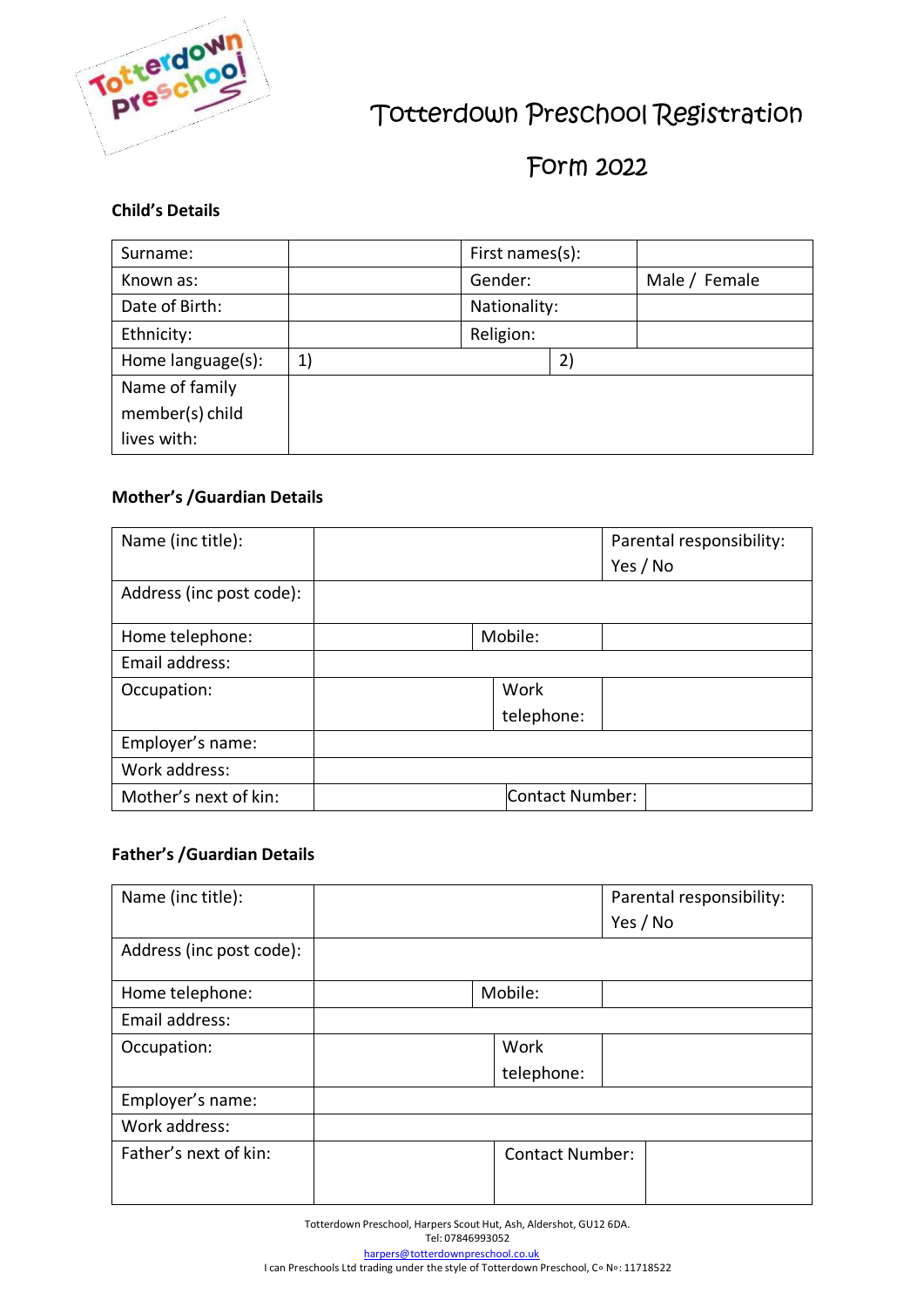# **Emergency Contact**

An emergency contact should be persons authorised by yourselves to collect your child by means of an arrangement or if, for any reason either parent / guardian are out of reach. Emergency contacts must be above the age of 16. For security purposes please ensure a photograph is provided to Totterdown Preschool in advance or a password is known to the authorised persons.

# **Contact 1**

| Name (inc title):      |         |  |
|------------------------|---------|--|
| Address (inc post      |         |  |
| code):                 |         |  |
| Home telephone:        | Mobile: |  |
| Email address:         |         |  |
| Relationship to child: |         |  |
| Password:              |         |  |

# **Contact 2**

| Name (inc title):      |         |
|------------------------|---------|
| Address (inc post      |         |
| code):                 |         |
| Home telephone:        | Mobile: |
| Email address:         |         |
| Relationship to child: |         |
| Password:              |         |

# **Timings / Prices:**

Our aim is to be as flexible as possible with what we offer, therefore allowing parents to choose the configuration that works best for them. There is an option for additional breakfast club and extended day for those parents needing a longer day. The preschool times and prices are set out below:

8:00 – 9:00 Early Drop / Breakfast club (not included in funded hours)

9:00 – 12:00 Morning session (Funded hours / Chargeable)

12:00 – 3:00 Afternoon session (Funded hours / Chargeable)

9.00 – 3:00 Full day (Funded hours / Chargeable)

12:00 – 1:00 Lunch club (only chargeable to anyone adding to a morning session)

3:00 – 4pm After preschool club (not included in funded hours)

Funded hours are between 9:00am and 3:00pm. As a parent you can use your funding any way you wish as long as you do not split a session e.g. you would not be able to bring you child in for the morning session, take them home for lunch and then bring them back afterwards; or start a session at 10:15 etc. Totterdown Preschool has 2 qualified Forest School Practitioners and therefore as part of the weekly service, forest school is offered to all children aged 3 years and over and takes place on a Tuesday. This is covered by an additional service charge.

Totterdown Preschool, [Harpers Scout Hut, Ash, Aldershot, G](mailto:harpers@totterdownpreschool.co.uk)U12 6DA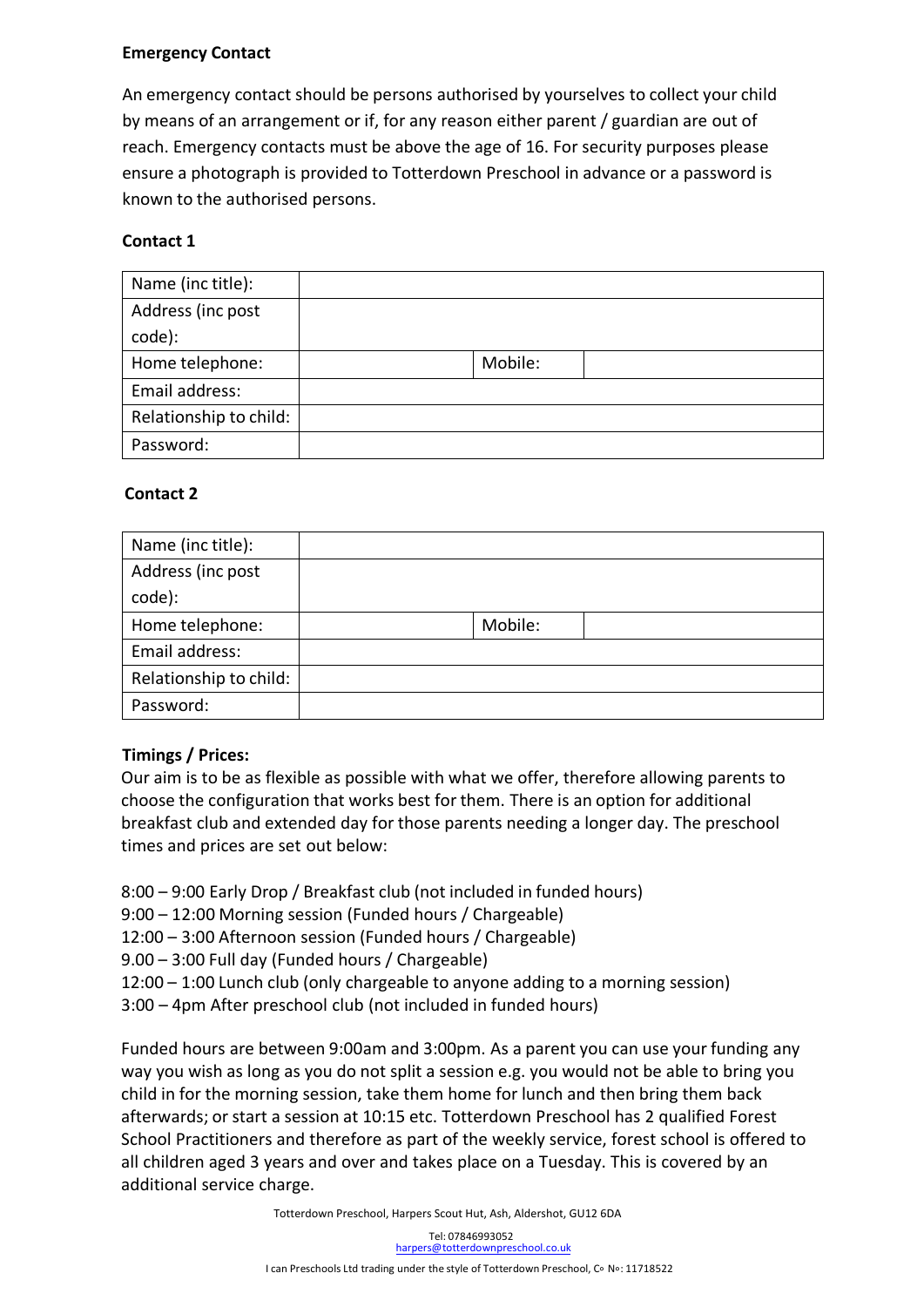|                                                          | Price unless                               | Monday | Tuesday                               | Wednesday | Thursday | Friday |
|----------------------------------------------------------|--------------------------------------------|--------|---------------------------------------|-----------|----------|--------|
|                                                          | funded                                     |        | Compulsory forest<br>school day (£10) |           |          |        |
| Early Drop/<br><b>Breakfast</b><br>Club<br>$8:00 - 9:00$ | £6.50<br>$\ddot{}$<br>£2.50<br>(Breakfast) |        |                                       |           |          |        |
| Morning<br>$9:00 -$<br>12:00                             | £19.50                                     |        |                                       |           |          |        |
| Afternoon<br>$12:00 -$<br>3:00                           | £19.50                                     |        |                                       |           |          |        |
| Full Day<br>$9:00 - 3:00$                                | £39                                        |        |                                       |           |          |        |
| Lunch<br>Club<br>$12:00 - 1:00$                          | £6.50                                      |        |                                       |           |          |        |
| After<br>preschool<br>club<br>$3:00 - 4pm$               | £8 (3/4 yr olds<br>£12.50 (2 yr olds       |        |                                       |           |          |        |

If you are adding extra sessions to your funded ones, please indicate which ones are chargeable by placing an asterisk next to them.

We will endeavour to accommodate your preferences, however in line with our admissions policy if this is not possible we will try to provide an alternative.

A £3 per day voluntary consumable fee will also be added.

# **Start Date**

| Preferred start date:                                                   |  |
|-------------------------------------------------------------------------|--|
| Child's age at start date:                                              |  |
| If your child is due their 2 year check please<br>advise us of the date |  |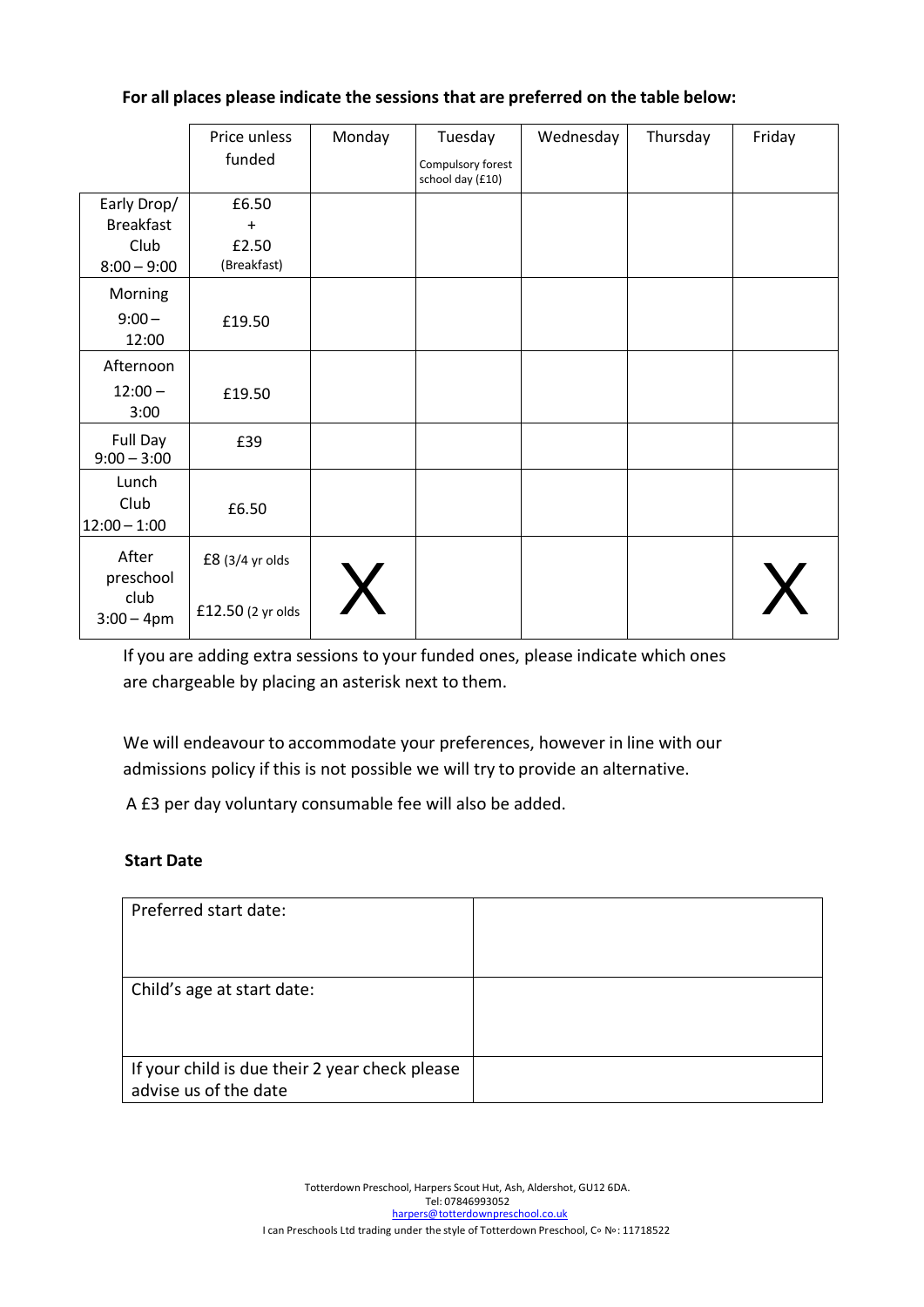# **Previous Care**

Has the child had any previous childcare experiences? Please provide full details below:

## **Present Child Care**

Is your child looked after by a child minder or do they attend another preschool or nursery setting? It is usual for all Early Years settings/ external agencies to liaise with each other, in order to share information and provide the best possible care for your child.

\_\_\_\_\_\_\_\_\_\_\_\_\_\_\_\_\_\_\_\_\_\_\_\_\_\_\_\_\_\_\_\_\_\_\_\_\_\_\_\_\_\_\_\_\_\_\_\_\_\_\_\_\_\_\_\_\_\_\_\_\_\_\_\_\_\_\_\_\_\_\_\_\_\_\_\_\_\_\_\_\_\_\_\_\_\_\_\_\_\_

\_\_\_\_\_\_\_\_\_\_\_\_\_\_\_\_\_\_\_\_\_\_\_\_\_\_\_\_\_\_\_\_\_\_\_\_\_\_\_\_\_\_\_\_\_\_\_\_\_\_\_\_\_\_\_\_\_\_\_\_\_\_\_\_\_\_\_\_\_\_\_\_\_\_\_\_\_\_\_\_\_\_\_\_\_\_\_\_\_\_

| <b>Medical Practice Name:</b> |  |
|-------------------------------|--|
| Doctors Name:                 |  |
| Address (inc post code):      |  |
| Practice telephone:           |  |
| Childs resting temperature    |  |

#### **Immunisations**

Is your child up to date with all immunisations Yes / No

If no please provide further details:

# **Does your child have any special medical, dietary needs or allergies?**

Yes / No If yes please provide details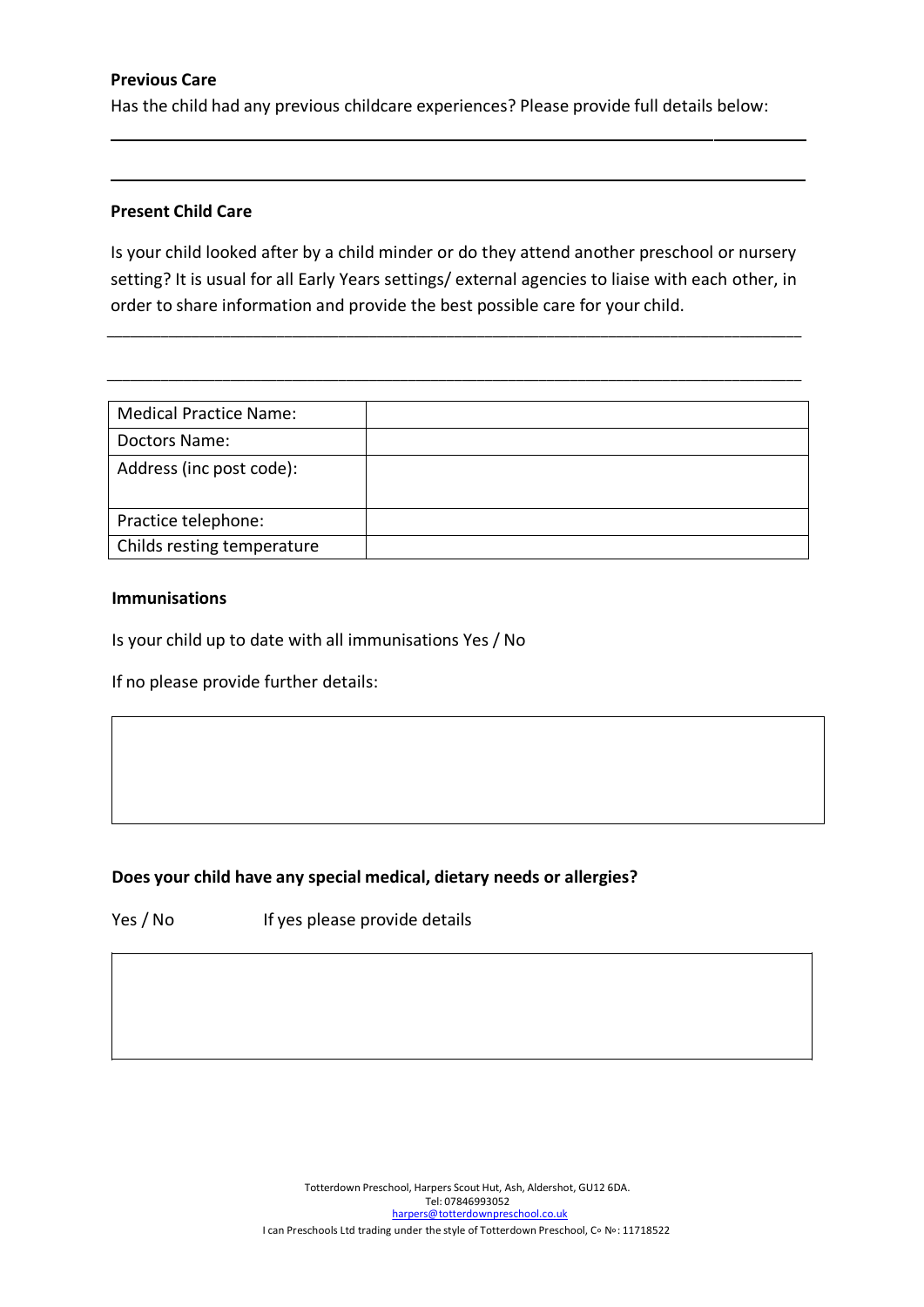### **Food and Treats**

I give permission for my child to eat treats brought into the setting to celebrate special occasions, and to sample different foods and snacks. I understand that staff will be aware of any allergies (as identified my child's registration form) my child might suffer from and that care will be taken to ensure that only appropriate treats/foods will be given.

| Signed:     | Date: |
|-------------|-------|
| Print name: |       |

#### **Administering Medication**

I understand that Totterdown Preschool staff will only administer medicine prescribed by a child's doctor, where it would be detrimental to the child's health if not given in the setting. This means that medicine such as Calpol will not be administered to the children. I understand that I will need to complete a specific Medication Form prior to the administering of any medication at Totterdown Preschool.

| Signed:     | Date: |
|-------------|-------|
| Print name: |       |

I give permission for a suitably qualified First Aider to administer First Aid to my child, or take my child to Accident and Emergency, or call for medical assistance and to sign on my behalf any consent forms required by medical authorities, if they know that it would not be advisable to wait for my own signature. I do this knowing that every reasonable effort has been made to locate me and that my child's medical needs are paramount in this situation.

Please note that in the event of your child being injured or taken ill whilst at Totterdown Preschool, a member of staff would immediately attempt to contact the child's Mother, Father or carer. If unable to make contact, staff would then try the emergency contacts you have nominated. If a child needs to go to hospital than an ambulance will be called. A member of staff will accompany the child and take the child's profile with them.

| Signed:     | Date: |
|-------------|-------|
| Print name: |       |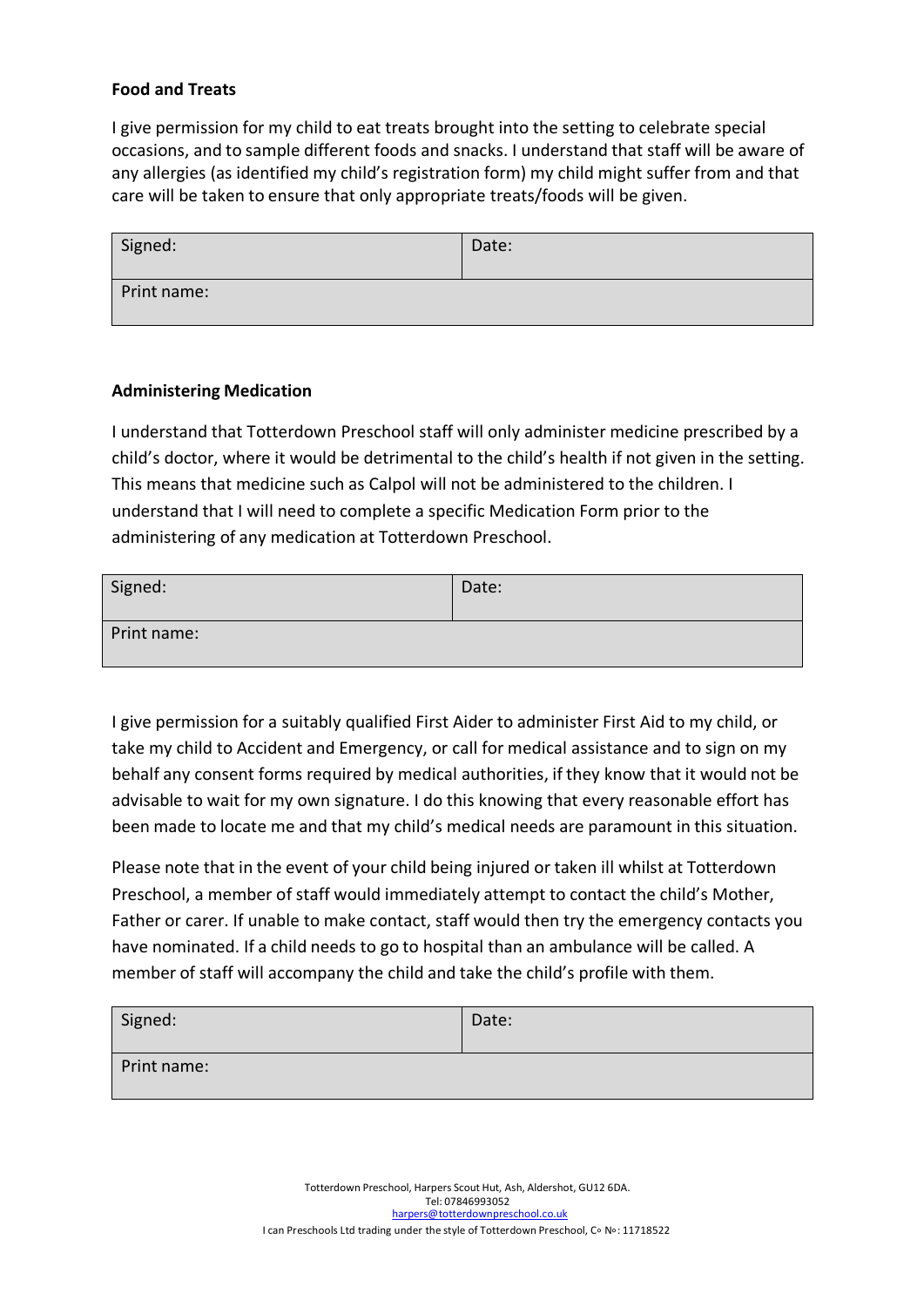### **Does your child have any special needs or a disability?**

Yes / No

Please provide further details

## **Whatspecialsupport will he / she require in our setting?**

#### **Outings Consent**

I give permission for my child to be taken out for supervised walks and play sessions in and around Totterdown Preschool grounds as part of our daily activities. This may include a visit to the field, park, local school or local shops. Further consent will be requested for any additional outings.

| Signed:     | Date: |
|-------------|-------|
| Print name: |       |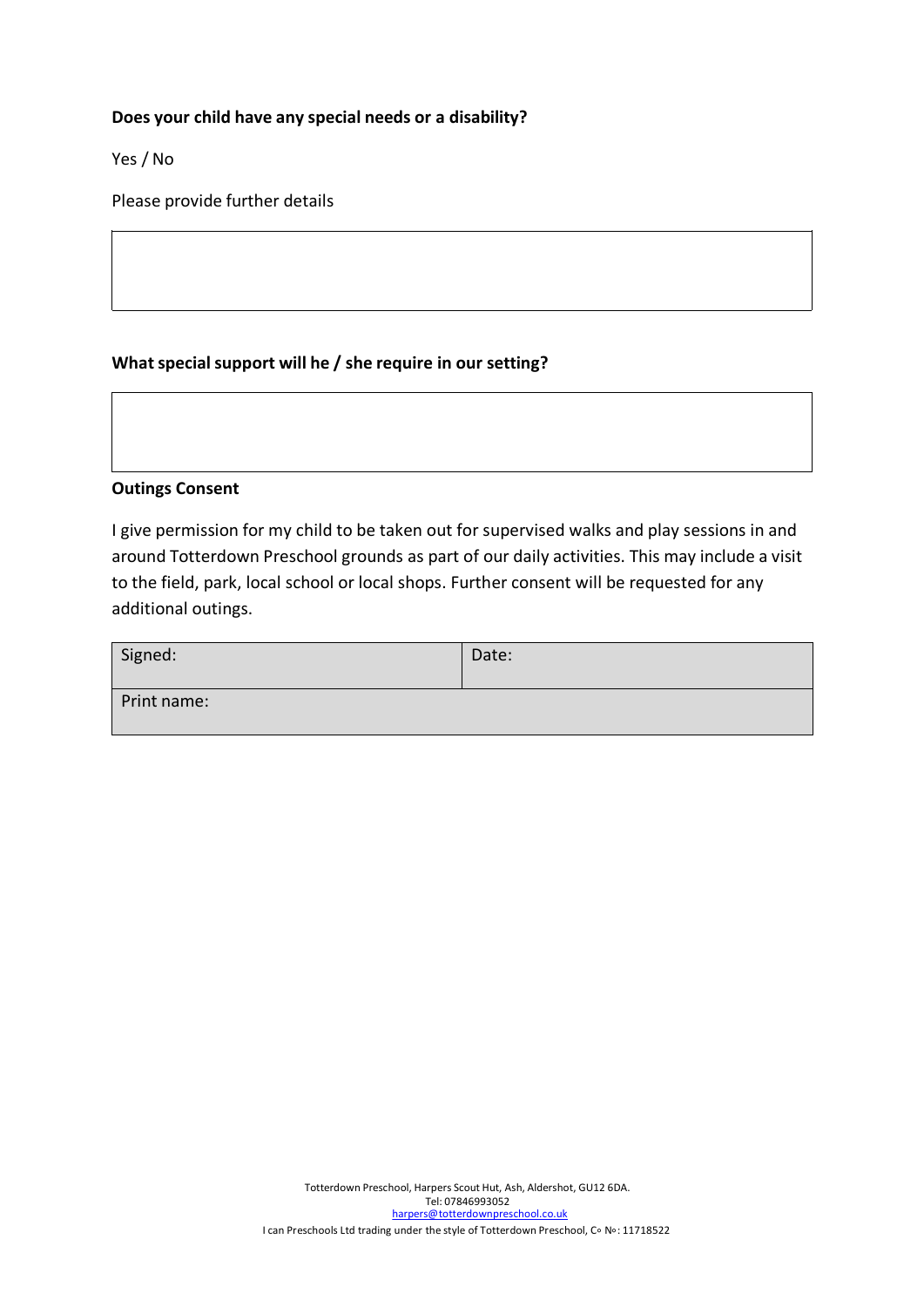# **Photography and Observations**

I understand that in line with Early Years Requirements, my child will be observed and monitored as part of their developmental journey. This will include taking photographs and videos. All records will be kept strictly confidential but will be accessible to parents and guardians. I give permission for my child to be observed, photographed and videoed as part of their learning. I also give permission for photographs to be used for displays, newsletters, website, training and every day running of Totterdown Preschool. Where images are used on our Preschool social media pages, faces will always be blurred out so children are unidentifiable.

# **Please indicate by circling which of the following you would be happy for us to use**

| Record keeping displays |          | newsletters       | newspaper training purposes |
|-------------------------|----------|-------------------|-----------------------------|
| Social media: Instagram | Facebook | Preschool website | Google Business page        |

| Signed:     | Date: |
|-------------|-------|
| Print name: |       |

# **Email / SMS contact**

Totterdown Preschool would like to be able to contact parents via email and SMS, if you are happy for us to do this please sign here

| Email address: |  |
|----------------|--|
| Mobile number: |  |
| Signature:     |  |
| Print name:    |  |

**Are there any other professionals involved with your child? For example have you received support from Children's/social services, Early Help team, Speech and Language professionals etc**

Yes / No Please provide further details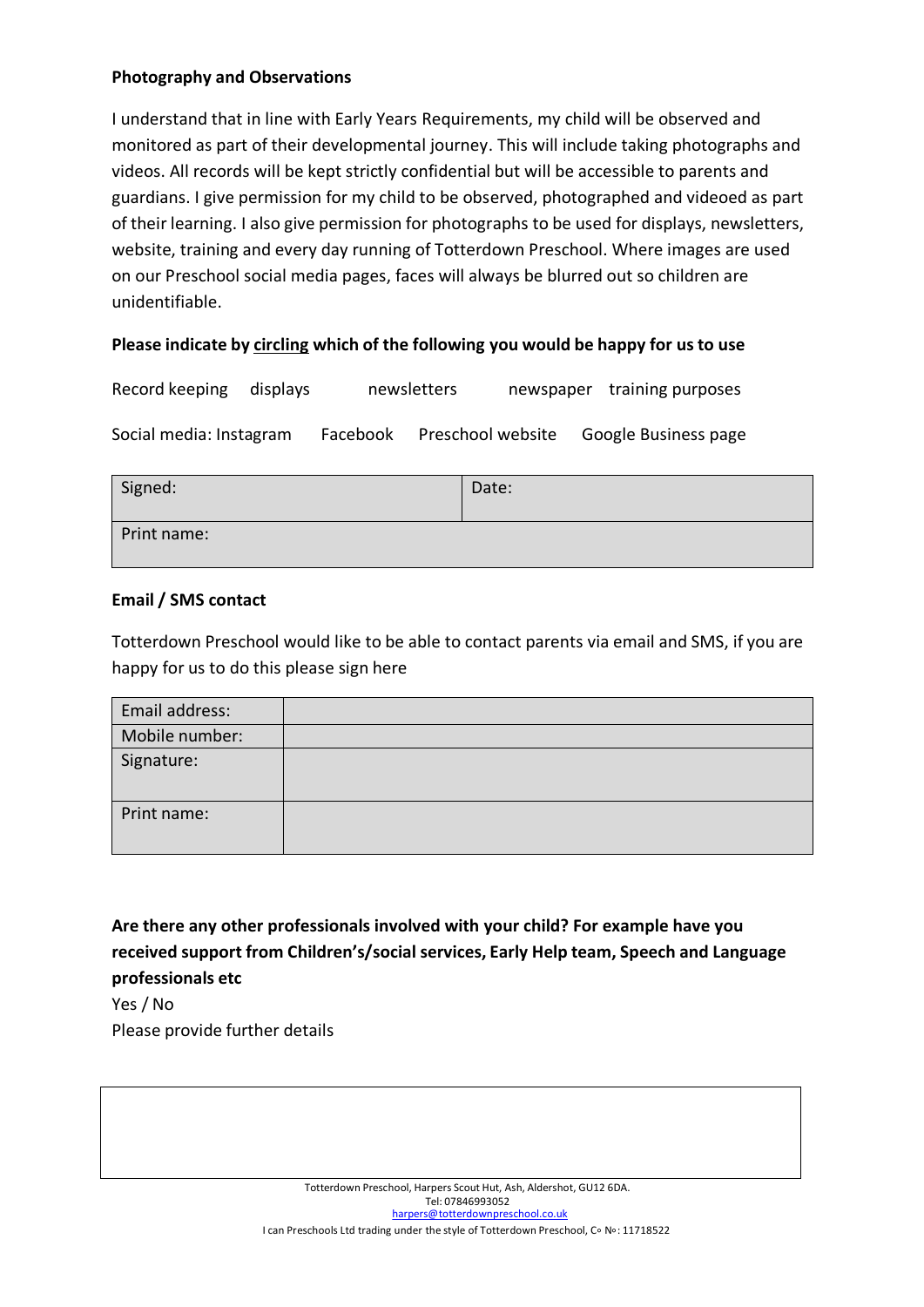In order to safeguard your child, there may be times when we need to share information with other agencies Please indicate your preference below and sign. By signing /initial below you agree to these terms.

| Schools during transition:                  | Y/N | Sign/initial:  |
|---------------------------------------------|-----|----------------|
| Other settings that<br>children may attend: | Y/N | Sign/initial:  |
| New settings that children<br>may move to:  | Y/N | Sign/initial:  |
| Speech and language<br>team:                | Y/N | Sign/ initial: |
| Children's services:                        | Y/N | Sign/ initial: |
| Early help:                                 | Y/N | Sign/initial:  |
| Family support workers:                     | Y/N | Sign/initial:  |
| Outreach workers:                           | Y/N | Sign/initial:  |
| Health visitors:                            | Y/N | Sign/ initial: |
| Social workers:                             | Y/N | Sign/ initial: |
| Family centre teams:                        | Y/N | Sign/initial:  |
| Doctors:                                    | Y/N | Sign/ initial: |
| One stop referral:                          | Y/N | Sign/initial:  |
| SEND advisory team:                         | Y/N | Sign/ initial: |
| Supporting children's<br>team:              | Y/N | Sign/initial:  |
| Children's referrals:                       | Y/N | Sign/initial:  |
| Date:                                       |     |                |